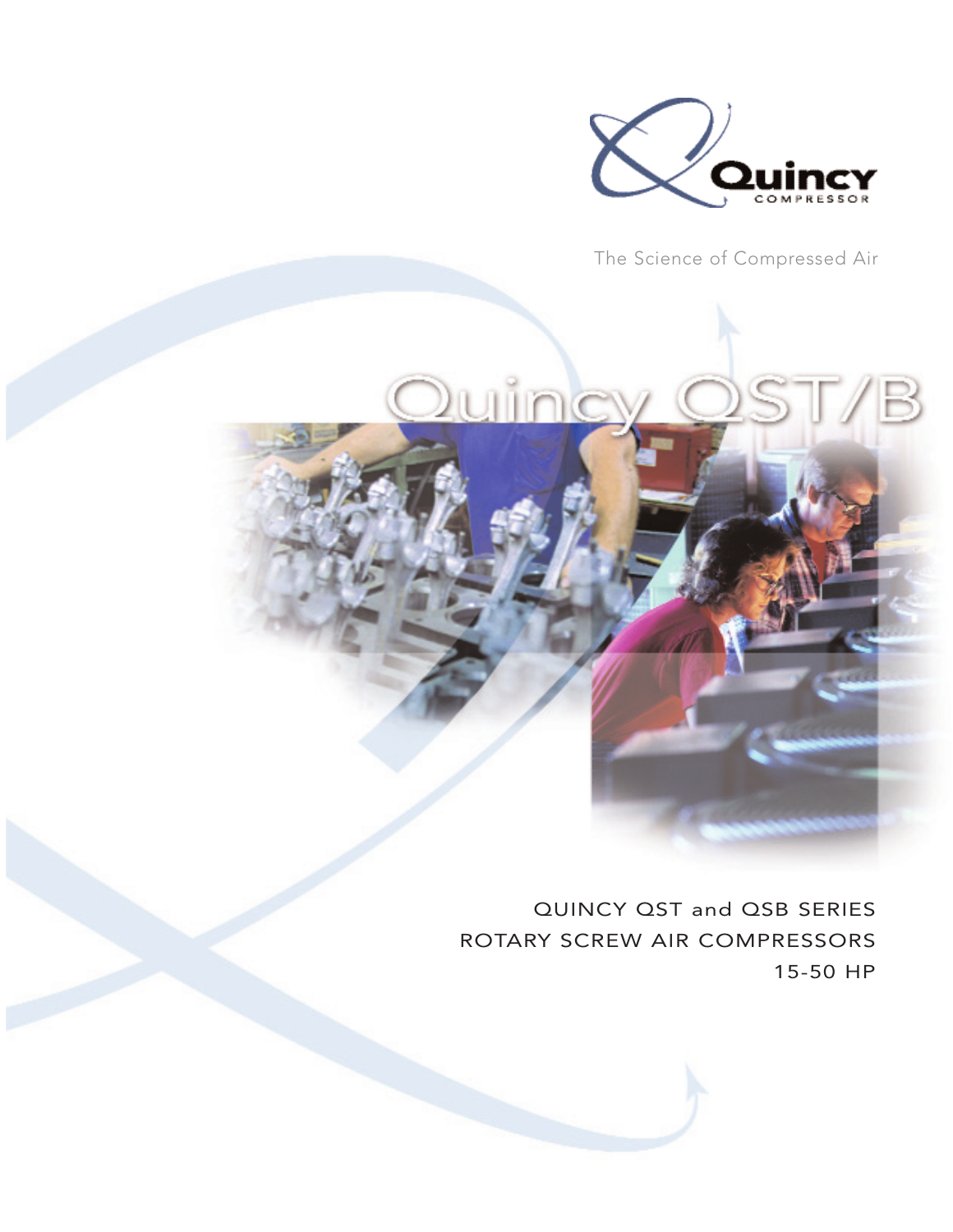## QUINCY QST/B SERIES

## ROTARY SCREW COMPRESSORS 15 • 20 • 25 • 30 • 40 & 50 HP



## LARGE ROTORS MEAN LONGER LIFE AND BETTER EFFICIENCY

Quincy QST and QSB series of rotary screw air compressors are equipped with largediameter, high-efficiency rotors. Large rotors mean the QST and QSB can run at slower speeds for extended airend life and quiet, economical operation. For added economy, these units feature a continuous run, "load/no load" control system. The QST and QSB are completely user-friendly: Every feature has been designed with your convenience in mind. For instance, the QST offers the system flexibility of a tank-mounted unit, while the QSB base-mount is ideal for installations where space is tight and those where air storage is not a concern.

Quincy designed the QST/QSB with fewer external piping connections, so maintenance concerns are reduced. Easy serviceability is assured with quick-change separators, quickrelease cabinet latches, and convenient access to routine maintenance areas.

The QST and QSB are manufactured in Bay Minette, Alabama, one of the most technologically advanced compressor plants in the world. They're precision-engineered, quality-built, and ready to shine in virtually all applications. The QST and QSB are two more reasons why Quincy compressors are undeniably the world's finest.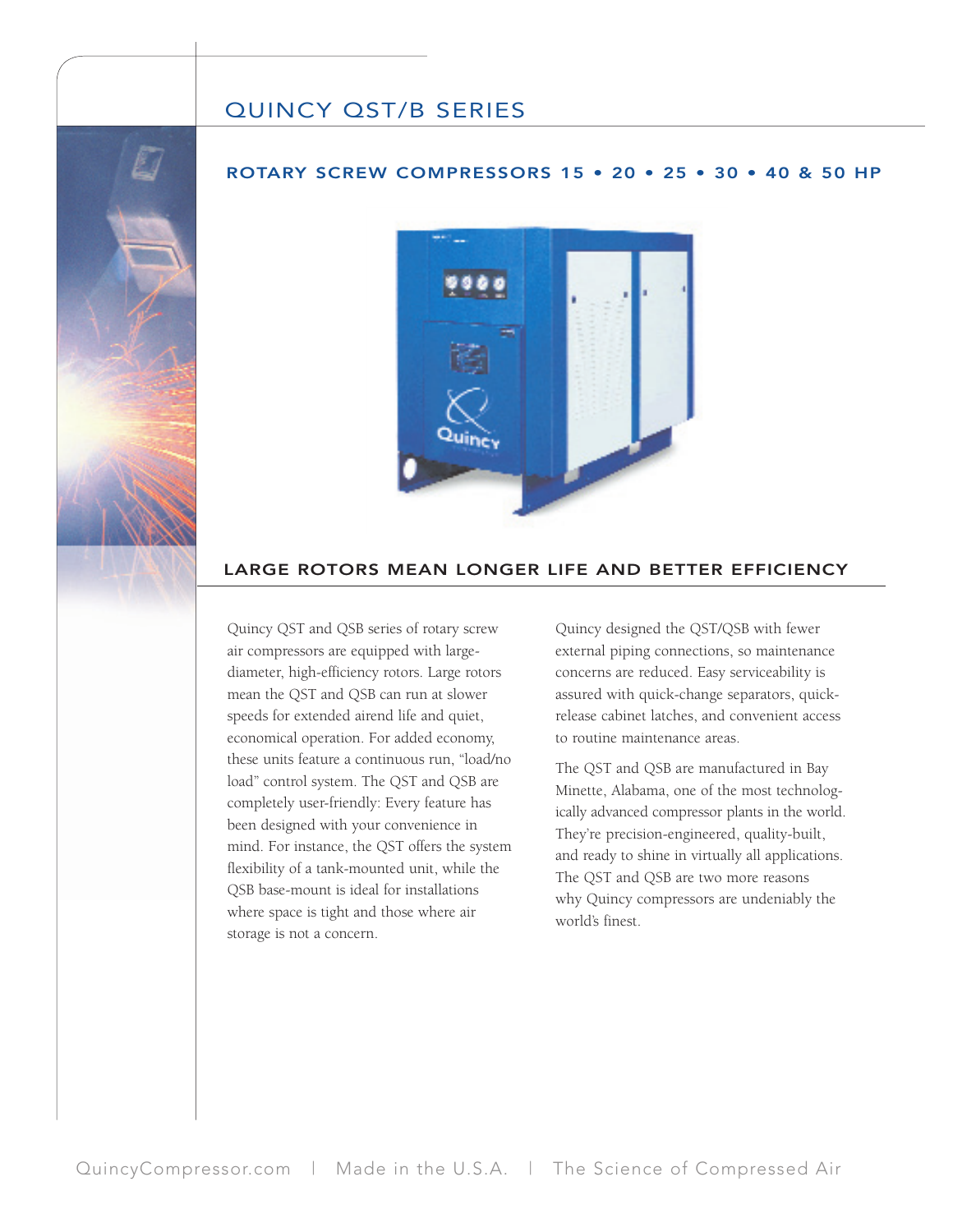## INSIDE THE QST/B

Large, 127mm rotors mean slow-speed operation for maximum airend life and quiet, economical operation.



## OTHER STANDARD FEATURES

- Cast-iron construction
- Across-the-line full voltage starters
- Factory fill of Quin-Syn full synthetic lubricant (food grade available at no extra charge)
- Spin-on, 12-micron absolute, micro-fiberglass lubricant filter with full-flow bypass
- Lubricant thermal valve
- Air discharge check valve
- Air/oil reservoir safety valve
- Control line filter (with auto-dual control)
- High Air Temperature (H.A.T.) shutdown protection

TRIPLE-LIP SEAL with scavenge system. TRIPLE-LIP SEAL with scavenge system. on suction end carry radial load and add to compressor reliability.

## OPTIONS

- Modulation with percent capacity gauge
- Auto-dual control
- Remote-mounted separator indicator
- Air filter indicator
- Heavy-duty intake filter
- NEMA 4
- 200, 230, or 575 volt motors
- 50 cycle
- TEFC and high-efficiency motors
- Wye-Delta reduced voltage starting
- Low sound enclosures
- Water-cooled oil cooler and aftercooler
- Lead/lag control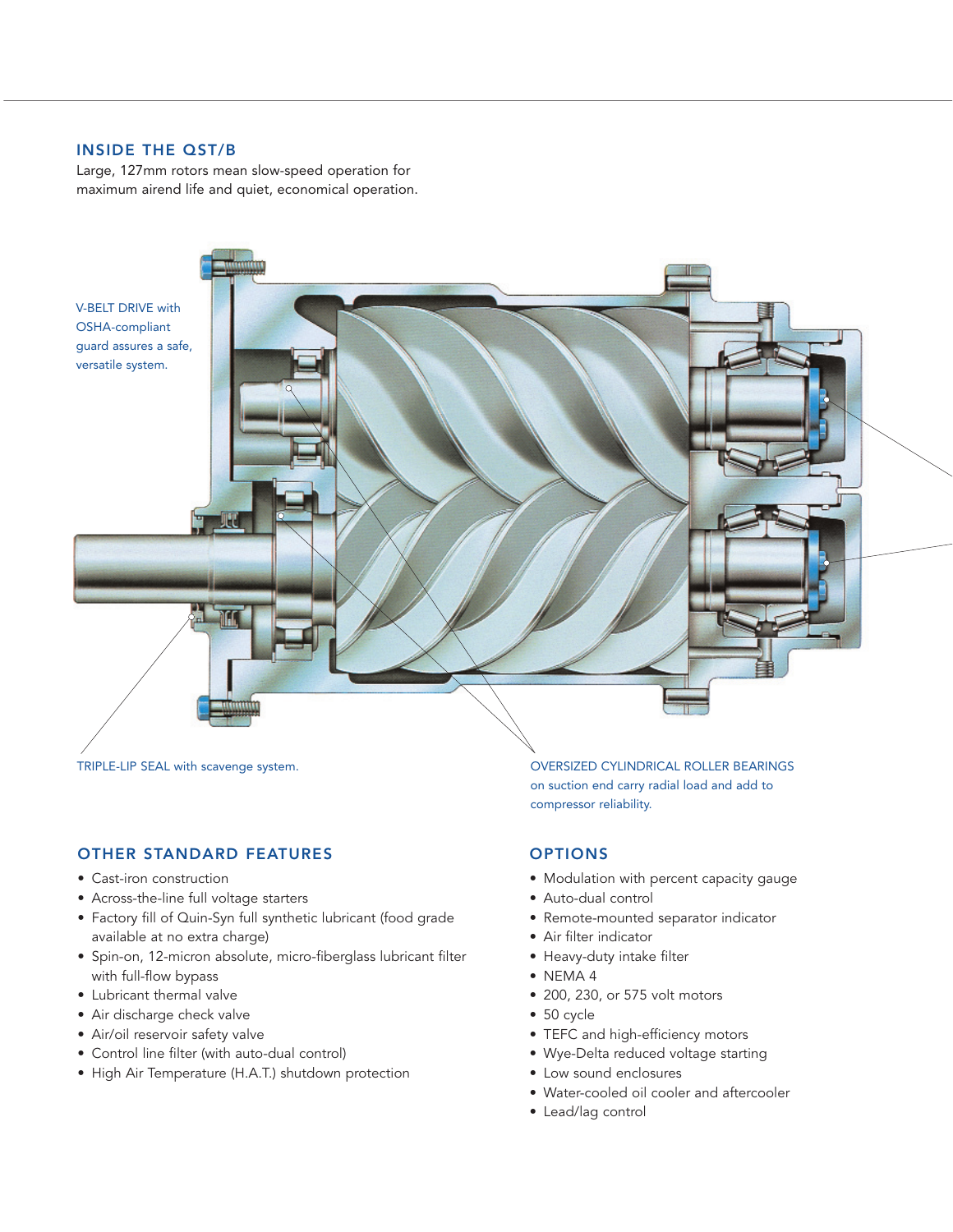

The Science of Compressed Air

#### QUALITY FEATURES PERFORMING QUALITY FUNCTIONS

**Easy-to-read instrument panel** features large, 2-1/2" dampened movement analog gauges for air discharge pressure and temperature, and separator differential pressure. Other standard indicators include power light, hour meter and selector switch.

**Full enclosure** for cool, quiet, safe operation – also allows easy installation of heat recovery ducting.

## **Combination over/under aftercooler and fluid cooler** is designed to capture maximum



cooling air flow, allowing operation in ambient temperatures up to 115˚ F with a 15˚ F approach. Single-piece design allows easy, efficient cleaning.

**Continuous run with total closure inlet valve** minimizes operating costs by incorporating load/no load controls.

**Belt-drive tensioning** is maintained through a heavy-duty, easily adjustable motor platform.

**Computer-driven test equipment** checks static and rotating parts before assembly, using Statistical Process Control (SPC) to assure close tolerances for maximum airend quality and efficiency.

**Optional electronic controls** with modulation auto-dual control. Maintenance indicators monitor machine functions for your peace of mind.

#### ARE YOU COMPARING APPLES TO ORANGES WHEN IT COMES TO SEPARATION SYSTEMS?

Lubricant carryover can be measured in two ways. The first method measures the lubricant carryover downstream from the aftercooler, moisture separator, and drain trap. The amount of carryover is normally stated in parts per million (ppm) and is typically in the 3-5 ppm range. Most compressor manufacturers publish carryover rates based on this information, and while it is a relatively accurate measure of downstream lubricant carryover (relative because the effectiveness of the moisture separator and trap at lubricant removal will vary with the ambient air conditions), it measures only 1/3 to 1/4 of the actual lubricant passing through the separation system.

Lubricant make-up, the second method and the one Quincy has traditionally used, measures the total amount of lubricant lost in both the downstream air system and through the moisture separator and trap. This method provides a much more accurate account of lubricant loss.

Don't be misled. Quincy's QST and QSB product use a unique, highly efficient separation system and molded media separator element (see left) that keeps lubricant make-up under 3 ppm and, remarkably, lubricant carryover under 1 ppm.

So be sure you're comparing apples to apples. When we say low lubricant carryover, that's exactly what we mean – by anyone's definition.

BACK-TO-BACK DUPLEX TAPERED ROLLER BEARINGS on the discharge end supply superior radial and axial loadcarrying capability for reliability and long airend life.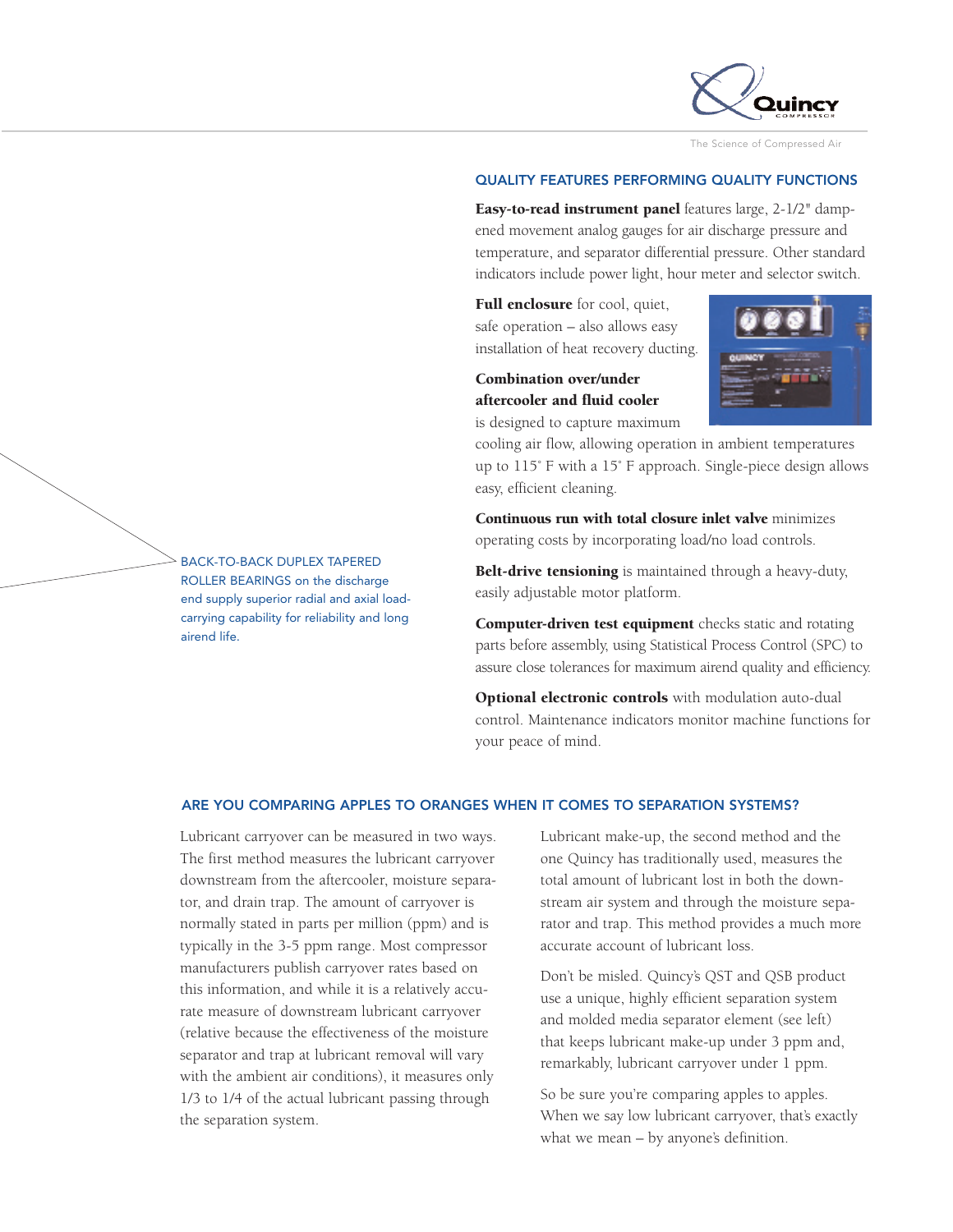

The Science of Compressed Air

## QUINCY QST/B SPECIFICATIONS & ENGINEERING DATA

| CFM at various pressures*                      |                          |            |      |                 |      |            |
|------------------------------------------------|--------------------------|------------|------|-----------------|------|------------|
| <b>Horsepower</b>                              | 15                       | 20         | 25   | 30              | 40   | 50         |
| 100 psi                                        | 62                       | 86         | 115  | 140             | 186  | 235        |
| 125 psi                                        | 48                       | 73         | 105  | 121             | 162  | 206        |
| 150 psi                                        | $\overline{\phantom{a}}$ | 64         | 87   | 109             | 136  | 187        |
|                                                |                          |            |      |                 |      |            |
| Approximate shipping weight of base unit (lbs) |                          |            |      |                 |      |            |
| <b>Horsepower</b>                              | 15                       | 20         | 25   | 30 <sub>2</sub> | 40   | 50         |
| Base-mounted                                   | 1300                     | 1400       | 1500 | 1500            | 1600 | 1700       |
| Tank-mounted                                   | 1600                     | 1700       | 1800 | 1800            | 2000 | 2200       |
|                                                |                          |            |      |                 |      |            |
| Approximate dimensions**                       |                          |            |      |                 |      |            |
|                                                | Base-mount               | Base-mount |      | Tank-mount      |      | Tank-mount |
|                                                | w/o cabinet              | w/cabinet  |      | w/o cabinet     |      | w/cabinet  |
|                                                |                          |            |      |                 |      |            |
| Height                                         | 45"                      | 45"        |      | 75"             |      | 75"        |
| Width                                          | 34"                      | 42"        |      | 34"             |      | 42"        |
| Length                                         | 64"                      | 64"        |      | 80"             |      | 80"        |
|                                                |                          |            |      |                 |      |            |

We reserve the right to change specifications without liability, without advance notice, and without incurring any obligation for products previously or subsequently sold.<br>\*\*See the QST and QSB factory certified drawings f



QUIN-SYN synthetic lubricants are technically perfect for Quincy compressors. Uniquely formulated for the Quincy products you trust, Quin-Syn will help keep them running smoothly for years to come.

Quincy offers a free lubricant system analysis program to all Quin-Syn users. Be sure to ask your distributor for details.

#### NON-TOXIC

All Quin-Syn products are non-toxic and not considered hazardous under OSHA Hazardous Communication Standard 21 CFR1910.1200. They carry no hazardous labels or warnings under that standard.

### EXPECTED LUBRICANT LIFE at normal operating conditions



#### QUINCY AIREND WARRANTY



When it comes to reliability, everyone is making the same promise. But when it comes to keeping the promise, Quincy Compressor stands alone. This is why we have introduced our exclusive fiveand 10-year airend warranties that cover both parts and labor. Reliability is about confidence, performance, and trust - every day. Our warranty program is how we're keeping our promise of reliability for the next five or 10 years.